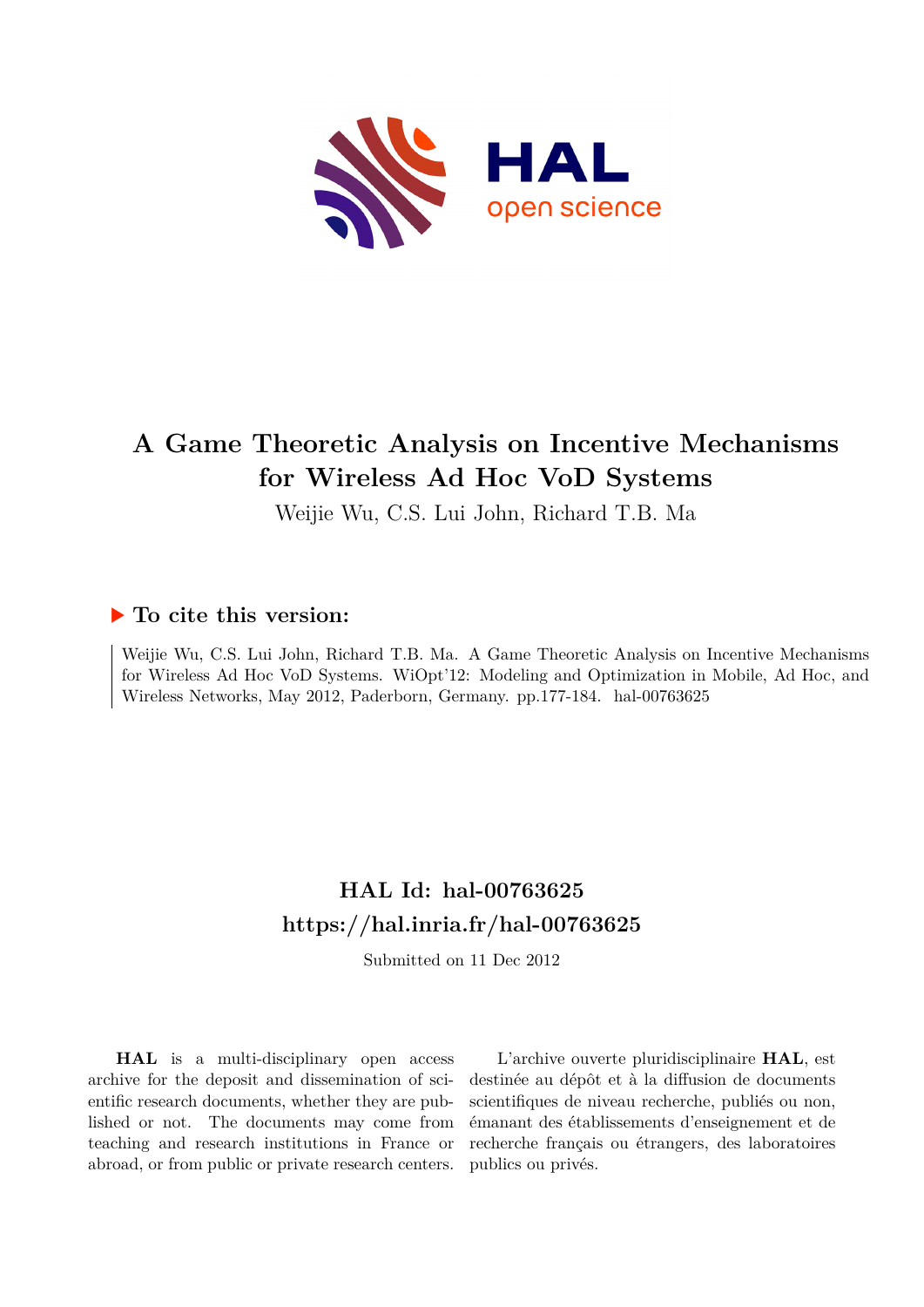# A Game Theoretic Analysis on Incentive Mechanisms for Wireless Ad Hoc VoD Systems

Weijie Wu∗, John C.S. Lui∗ and Richard T.B. Ma†

∗Dept. of Computer Science and Engineering, The Chinese University of Hong Kong †National University of Singapore and Advanced Digital Sciences Center, Illinois at Singapore Email: {wjwu,cslui}@cse.cuhk.edu.hk, tbma@comp.nus.edu.sg

*Abstract*—Wireless ad hoc networks enable the wireless devices to directly communicate with each other. An emerging application in such systems is video-on-demand service that can greatly reduce the content server's workload by utilizing the nodes' resources. Such an application relies on the cooperation of all participating nodes. However, the nodes are selfish in nature. Therefore, a key design issue is to appropriately incentivize the cooperation among each other. In this paper, we design a simple yet effective reward based incentive mechanism so as to stimulate the nodes to upload and/or forward data to one another. By using a Stackelberg game model, we analyze the interactions between the content provider's rewarding strategy and the nodes' contributing behaviors. We derive a unique Stackelberg equilibrium and show its efficiency. By using a repeated game, we study the long term intelligent interaction between nodes and the content provider. We also design a cheating prevention mechanism and analyze its effectiveness under the repeated game setting.

#### I. Introduction

Wireless ad hoc networks have become popular in the recent years. Such systems are unstructured in nature wherein the wireless devices can directly connect with each other and transmit data packets. Two nodes can mutually upload data to each other if they are geographically located within the transmission range, or they can rely on the cooperative intermediate nodes so that data packets can be sent to the destination node via multihop transmissions.

With the increasing popularity of mobile devices and the ease of their configuration, wireless ad hoc networks can find numerous applications, e.g., military networks, sensor networks, and emergency communications during natural disasters. In this paper, we focus on another emerging application in such systems, i.e., the Video-on-Demand (VoD) service, wherein nodes share video data among each other to satisfy the viewing requirement. Content servers may still exist in such systems, and the collaboration among nodes greatly reduces the workload of the content server. Such services can find its applications in educational institutes where students can share lecture videos on their phones or tablet computers, or in museums where visitors get self-guided services by watching the videos on demand using mobile electronic devices [9].

Note that data uploading and forwarding operations in a wireless ad hoc VoD system incur a cost at the nodes (e.g., battery energy consumption). Due to the selfish nature of nodes, free riding can happen in such systems wherein nodes do not have the incentive to contribute resource for other nodes. Thus, designing an effective and practical incentive scheme becomes critical to encourage nodes to contribute to the system, and thereby improving the system performance.

Authors in [2], [5], [12], [14] proposed various incentive mechanism designs for general ad hoc architecture, however, very limited work has addressed the VoD application in such networks. The existing incentive schemes for wireline VoD system cannot be directly applied to wireless ad hoc networks. Designing such a mechanism is challenging due to the following reasons. First, nodes in a wireless network are randomly geographically distributed, so that the system designer needs to make intelligent decisions on how to utilize the system's resources (e.g., using ad hoc transmission via nodes or letting the content server directly delivers data to requesting nodes). Second, VoD service needs to guarantee each node receives the video at the playback rate, and this requires a high transmission rate. Last but not least, it is difficult to monitor the nodes' behaviors in a wireless environment, so it is important to have guarantee that nodes honestly contribute their local resources. In this paper we present a simple yet effective incentive mechanism for wireless ad hoc VoD systems. The incentive is based on reward according to the data transmission rate that a node contributes. Our contributions are:

- We propose an incentive scheme for nodes to contribute their transmission rate. We model the interaction between the content provider and the nodes by using a *Stackelberg game*, and analyze the stability and efficiency of our incentive scheme.
- We use a repeated game to analyze their interactions and effectiveness of nodes' threatening strategy.
- We design a cheat prevention mechanism and use repeated game model to validate its effectiveness.

Our paper is organized as follows. Section II and III introduce the system model and the game theoretic model, respectively. Then we analyze the Stackelberg game in Section IV, and use a repeated game model to extend our results for cheating prevention design and threatening analysis in Section V. Section VI states related work and Section VII concludes.

#### II. System Model

We consider a wireless ad hoc Video-on-Demand system which consists of nodes and content servers. Nodes in the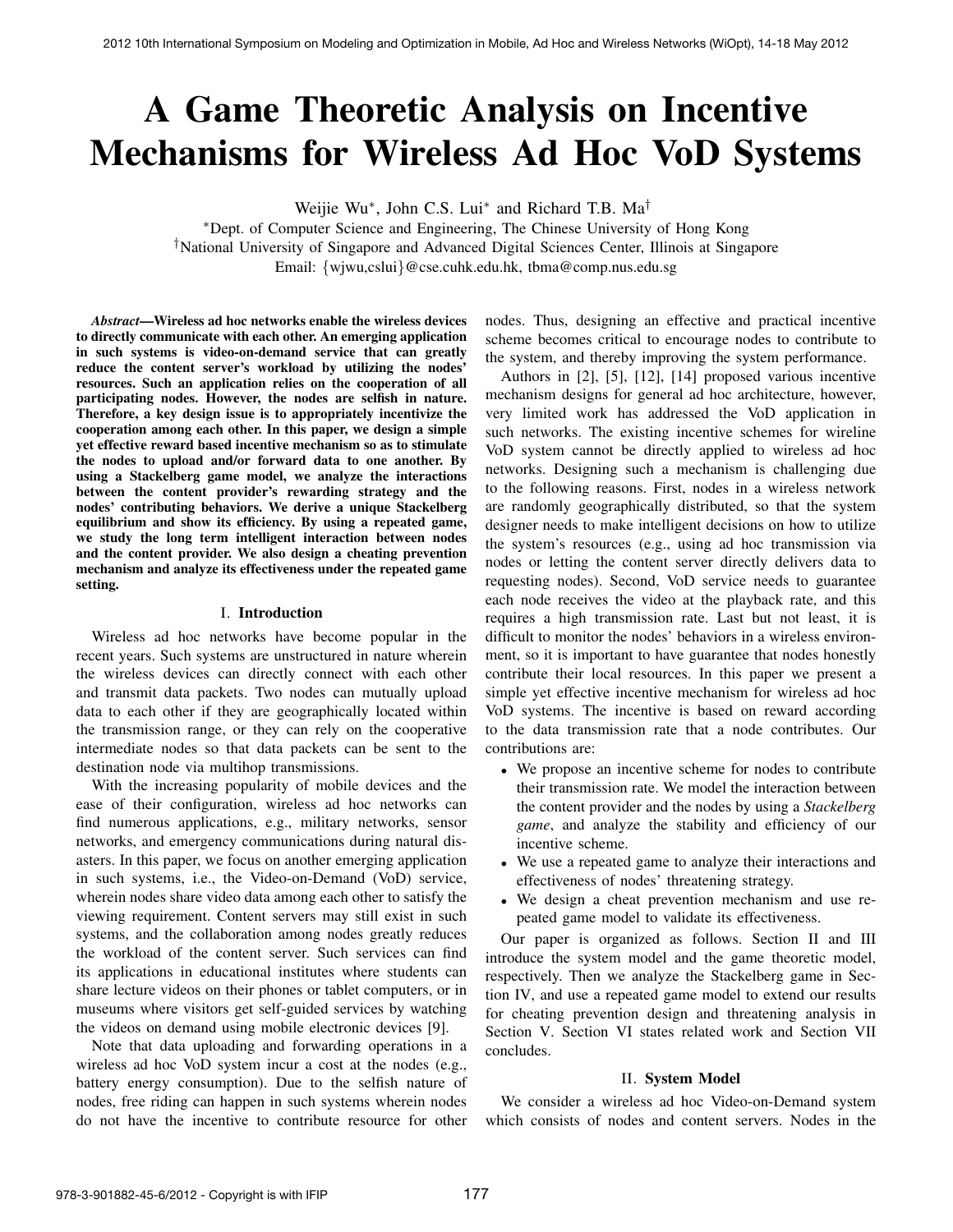system seek to download the video data at the playback rate  $r$ . At the same time, they need to  $(1)$  upload their cached data to other nodes, and/or (2) receive data from one node and forward them to another node. Also, a node can download the video data from (1) a nearby node within the transmission range which caches the data (e.g., nodes that are within the one hop transmission), or (2) a remote node out of the transmission range which sends the data via intermediate nodes' forwarding operations. In this case, multihop transmission will occur. Due to the mobility nature of nodes, a node may not be able to receive the video data at the playback rate from the above two sources. In such a case, a content server needs upload the remaining data so as to guarantee the quality of service. The content servers are geographically distributed in the whole service area; however, in our model, we consider a single logical server which provides the download service.

Contributing the local resources will incur a cost to the energy, therefore, the selfish nodes are not willing to contribute by default. Hence, they need to be incentivized to contribute their (1) data transmission rate to upload and/or forward data; and (2) storage space to cache some data. Both aspects are equally important since a node will fail to contribute if it either does not provide the transmission rate, or does not cache the data. In this paper, we focus on incentivizing the data transmission rate (i.e., upload and download rate) with an ideal assumption that the system has implemented an incentive mechanism for caching so that the video data are properly cached by the nodes.

We design an incentive mechanism under which the content provider rewards the nodes based on the data transmission rate they contribute. The data transmission rate includes the upload rate to other nodes, as well as the download rate for data forwarding. Once a node dedicates its transmission rate, it incurs an energy cost, while the content provider can benefit from reducing the high workload at the content server and hence reducing the operational cost. Therefore, the content provider *rewards* the nodes to contribute. The reward can be in various forms, e.g., real money rebate for the service fee and virtual credits or reputation record for advanced services. Note that any reward scheme can be represented by the currency flow from the content provider to the nodes. Even for rewards in virtual currency or reputation, they imply that the P2P-VoD operator needs to invest money for developing advanced/prioritized services for users. We do not restrict the form of implementing the rewards in our paper; however, we use an abstract model to describe the reward in terms of monetary value.

We define the reward  $W$  to a node to be a function of its dedicated data transmission rate  $u$ . In general, this function can be in any form, in this presentation, we restrict it to the linear case, i.e.,  $W(u) = wu$ , where w is the unit reward. The linear reward scheme can be easily understood by the nodes and implemented by the content provider in practice.

#### III. Stackelberg Game Model

In this section, we present the Stackelberg game model to analyze the interactions between the content provider and the nodes. The content provider needs to decide the per rate reward  $w$  to the nodes, while nodes need to decide the amount of data transmission rate  $u$ . For simplicity of presentation, we assume that nodes are homogeneous and use the same strategy  $u$  in the game, and the model can be easily extended to the heterogeneous case. In what follows, the game is between the content provider and any particular node. Due to the homogeneous assumption, it may seem like a game between the content provider and a set of nodes, while in reality these nodes are independent among themselves.

The content provider aims at minimizing its total cost, i.e., the cost of uploading and the cost of rewarding the nodes. Assume the upload cost is a linear function in the upload rate of the server, then we define the utility of the content provider as the following:

$$
\pi_s(w, u) = -c_s \left( Nr - N \int_0^u v(x) dx \right) - N w u, \quad (1)
$$

where  $N$  denotes the total number of nodes,  $r$  denotes the playback rate of a video, and  $v(x)$  denotes the marginal reduction of upload rate at the server with respect to any particular node's dedicated transmission rate  $x$ . Note that we implicitly assume the system can fully utilize all nodes' rate contributions. For simplicity of notations, we define

$$
C_s(u) = c_s \left( Nr - N \int_0^u v(x) dx \right)
$$
 (2)

and therefore,

$$
\pi_s(w, u) = -C_s(u) - Nwu.
$$
 (3)

Similarly, we define the utility of a node as the reward it receives, minus its cost for data uploading and forwarding:

$$
\pi_p(u, w) = wu - C_p(u),\tag{4}
$$

where  $C_p(u)$  denotes the cost of dedicating u amount of transmission rate.

To maximize their utilities, the content provider solves the optimization problem  $\max_{w} \pi_s(w, u)$ , and the nodes solves  $\max_u \pi_p(u, w)$ . We consider a Stackelberg game [8] where the content provider decides  $w$  first, and after that, the nodes decide  $u$ . It is natural to assume the content provider as the first-mover whereas the nodes response to the reward  $w$ accordingly. Once  $u$  is determined, the content provider will keep its reward scheme stable so as to manage a creditable service. To obtain the Stackelberg equilibrium of the game, we use the backward induction technique [8]. In particular, each node solves the problem  $u^*(w) = \argmax_u \pi_p(u, w)$  given any  $w$ . By knowing the nodes' best responses, the content provider solves the problem  $w^* = \argmax_w \pi_s(w, u^*(w))$ .

In the following analysis, we assume  $C_p(u)$  satisfies the following property:

•  $C_p(u)$  is continuous and twice differentiable in u.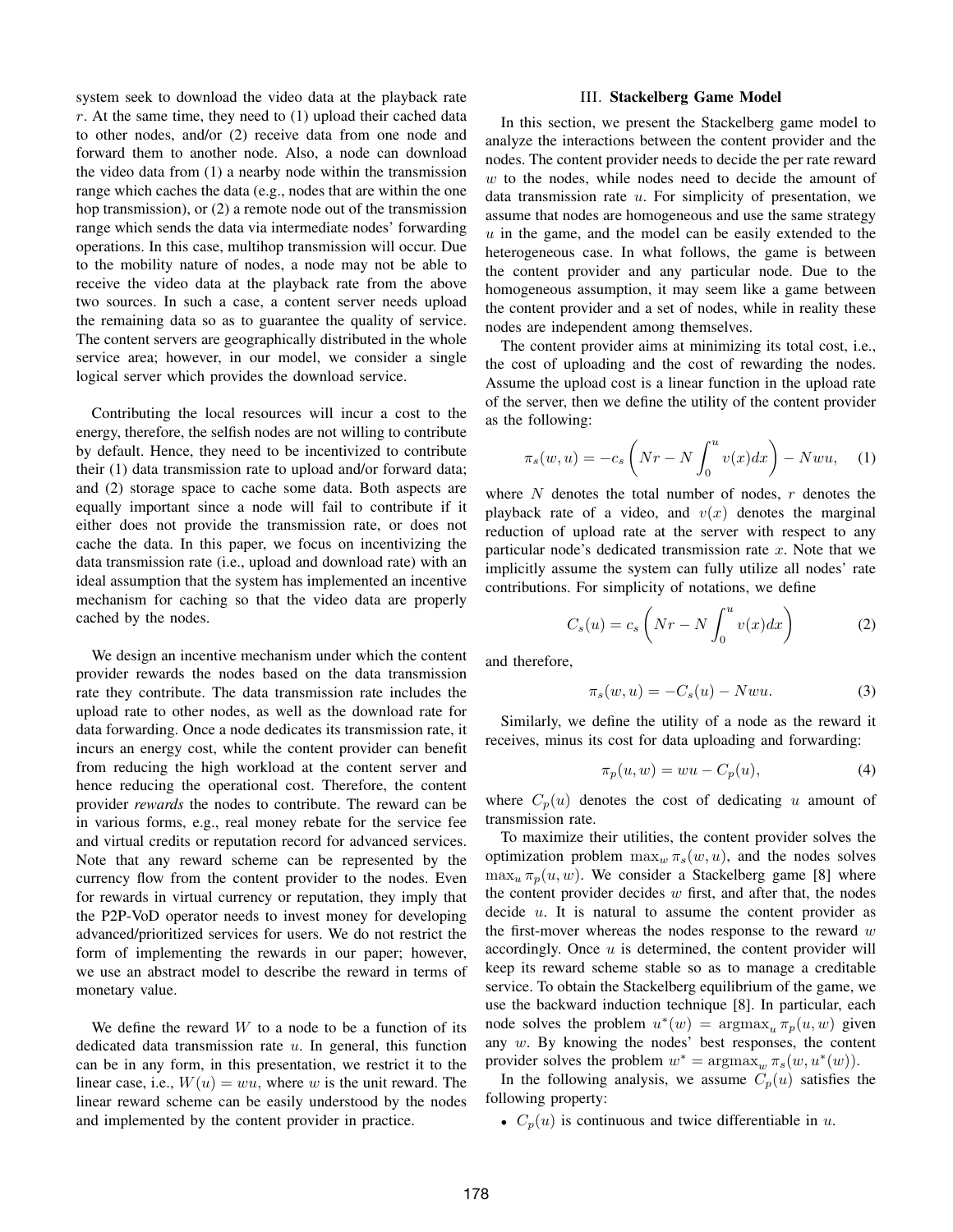•  $C_p(0) = 0, C'_p(u) > 0, C''_p(u) \ge 0.$ 

 $C'_{p}(u) > 0$  means that a node's cost increases with its dedicated transmission rate. While  $C_p''(u) > 0$  means the marginal cost also increases with the dedicated rate. The above assumptions reflect the fact that a node's viewing performance would not be affected too much if it contributes a small amount of transmission rate; however, if a node dedicates a large amount of transmission rate, its battery may drain quickly, and the performance of video might be substantially reduced as much of the bandwidth is used for uploading and forwarding data to other nodes.

#### IV. Analysis of Stackelberg Equilibrium

In this section, we will discuss the properties of our Stackelberg equilibrium, in particular, its existence, uniqueness and efficiency. We start by a simplified scenario to explore the feature of  $v(u)$ .

#### *A. Simplified scenario*

We first assume there is no transmission or congestion loss. Data transmission can always reach the destination as long as it is within the transmission range of the sender. Assume the server is aware of the geographical distribution of nodes and use deterministic routing, i.e., a routing flow  $(P_s, P_1, ..., P_n, P_d)$  is determined before transmission starts where  $P_s$  is the source and  $P_d$  is the destination. Note that a request may need multihop transmission since the source and destination can be far from each other. Obviously, one hop transmission is the most efficient utilization of node's contribution, where one unit transmission volume requires one unit volume from node's contribution. However, if the data packet is transmitted via k hops, then the  $k - 1$  intermediate nodes need to receive the packet and forward it, which causes  $2(k-1)$  unit volume of nodes' transmission rate contribution. Adding the upload contribution of the source node, one unit of a k hops transmission requires  $2k - 1$  units of nodes' contribution in total. Let  $U_k$  be the total rate of data packets whose required transmission hops is larger than or equal to  $k$ . In this paper, we do not address the data scheduling policy, but assume  $U_k$  is known and that the system utilizes the nodes' rate resources to satisfy smaller hops transmission first (since the utilization is more efficient). Then the marginal reduction of server's upload rate at the node's transmission rate  $u$  is

$$
v(u) = \frac{1}{2k - 1} \quad \text{if } U_{k-1} \le u < U_k. \tag{5}
$$

Using backward induction for the Stackelberg game, we can have the following claim.

**Theorem** 1: Assume  $C_p''(u) = 0$ . At the Stackelberg Equilibrium, we have  $u^* = \argmax_{U_k} \{C_p'(U_k) \leq \frac{c_s}{2k-1} \}$ , and  $w^* = C'_p(u^*).$ 

**Proof:** Denote by  $(u^*, w^*)$  as the nodes' transmission rate and the content provider's unit reward at the Stackelberg equilibrium, respectively. Then from a node's perspective, for any given w, it chooses  $u^*(w)$  that maximizes its utility, i.e.,

$$
r^*(w) = \underset{u}{\text{argmax}} \pi_p(u, w) = \underset{u}{\text{argmax}} [wu - c_p(u)].
$$
 (6)

Due to the continuity assumption on  $C_p(u)$ , we have

$$
\left. \frac{\partial \pi_p(u, w)}{\partial u} \right|_{u^*} = w - C_p'(u^*). \tag{7}
$$

By letting the above formula equal zero, we have

$$
C_p'(u^*) = w.\t\t(8)
$$

From the content provider's perspective, it aims at maximizing its own utility. Given Eq. 8, we can write down the utility of the content provider in terms of  $u^*$ :

$$
\pi_s(w, u^*(w)) = \pi_s(u^*)
$$
  
=  $-c_s \left( Nr - N \int_0^{u^*} v(x) dx \right) - NC_p(u^*)u^*(9)$ 

Therefore,

$$
\frac{\partial \pi_s(u^*)}{\partial u^*} = N[c_s v(u^*) - C_p'(u^*) - C_p''(u^*)u^*]. \tag{10}
$$

Let  $C_p''(u) = 0$ . It is easy to verity that  $\frac{\partial \pi_s(u^*)}{\partial u^*}$  is deceasing in  $u^*$ . Hence, the content provider will set w such that the corresponding  $u^*(w)$  is the maximal value to guarantee  $\frac{\partial \pi_s(u^*)}{\partial u^*} \geq 0$ . Noting Eq. 5, we have  $u^* = \text{argmax}_{U_k} \{ C'_p(U_k) \leq \frac{c_s}{2k-1} \}, \text{ and } w^* = C'_p(u^*).$ 

Denote  $k^*$  such that  $u^* = U_{k^*}$ . It is obvious to see that at the Stackelberg equilibrium, the content provider will direct all data requests that can be transmitted within  $k^*$  hops to other nodes using ad hoc transmission, while the server will upload to the nodes which request data  $k$  hops away.

#### *B. General case analysis*

The analysis in the previous subsection provides a neat form of the Stackelberg equilibrium. Nevertheless, in a realist wireless ad hoc system, transmission loss cannot be neglected, and the system may implement sophisticated routing policies (e.g., optimistic routing [1]). Hence, Eq. (5) may not be realistic. However, we can still assume similar features on  $v(u)$ . In particular, we assume  $v(u)$  is a non-increasing continuous function in  $u$ . For technical simplicity, we also assume the nodes' and content provider's decisions are upper bounded by  $\overline{u}$  and  $\overline{w}$ , respectively. In what follows, we relate the Stackelberg equilibrium and an optimization problem, and analyze the existence, uniqueness and efficiency of the Stackelberg equilibrium.

Optimization framework: We first state the following lemma, which establishes the relationship between the Stackelberg equilibrium and an optimization problem:

**Lemma** *1*: If  $u^*$  is a solution to the following problem:

$$
\min_{u} C_s(u) + NuC_p'(u),\tag{11}
$$

then there exists a Stackelberg equilibrium  $(u^*, u^* C_p'(u^*))$ ; further, if  $(u^*, w^*)$  is a Stackelberg equilibrium, then  $u^*$  is the solution to problem (11).

Proof: We start by showing the first half of the statement. Denote  $u^* = \text{argmin}_{u} [C_s(u) + NuC'_p(u)]$  and  $w^* = u^* C'_p(u^*)$ .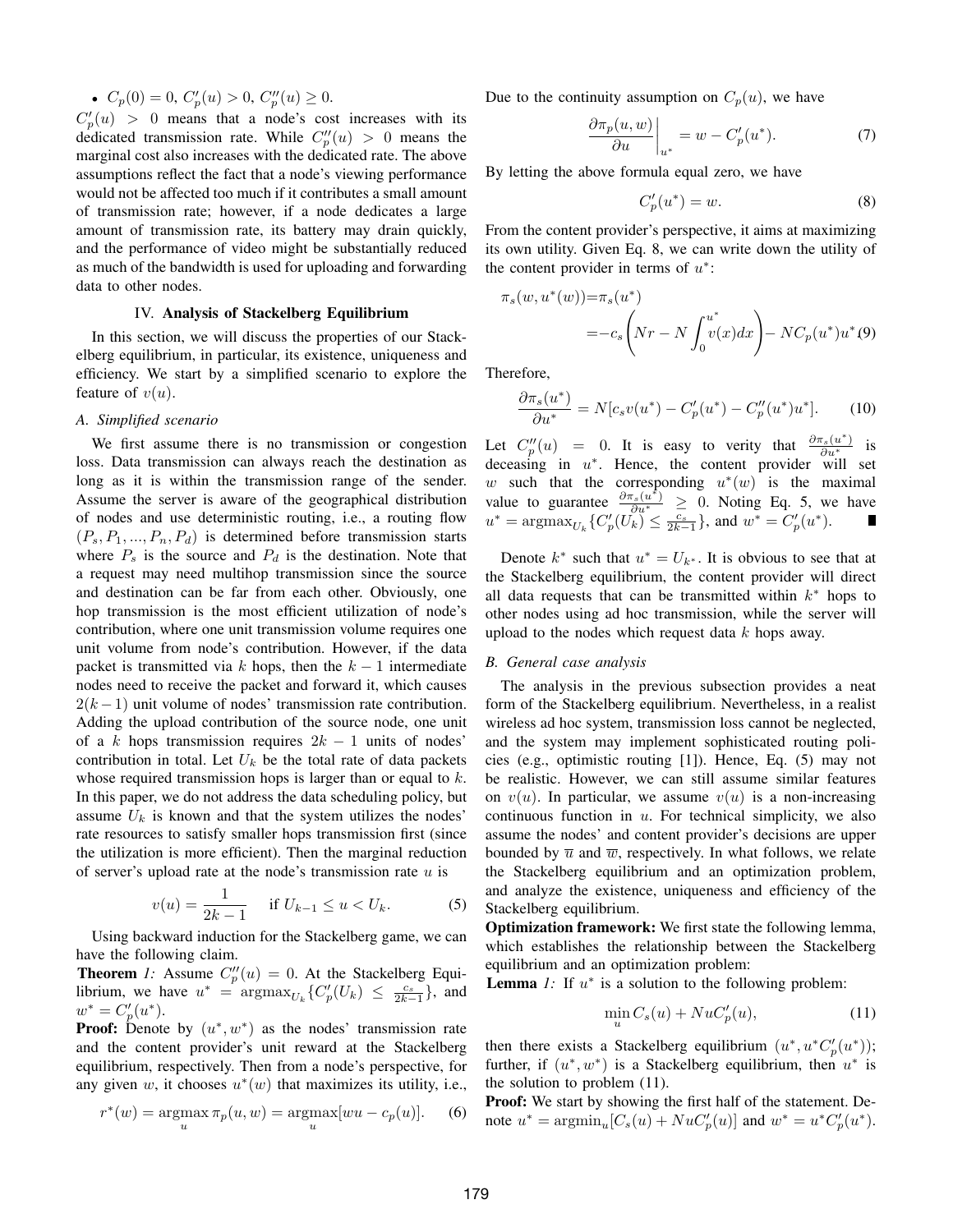We show that  $(u^*, w^*)$  is a Stackelberg equilibrium. Since  $\pi_p(u, w)$  is strictly concave in u, so for any given w<sup>\*</sup>, if  $u^*$  satisfies  $u^*C_p'(u^*) = w^*$ , then  $u^*$  maximizes the nodes' utility  $\pi_p(u, w^*)$ . Hence, the nodes do not have incentives to deviate from  $u^*$ . Suppose the content provider has an incentive to deviate from  $w^*$  and can obtain higher utility by setting  $w = w_0$ , where the nodes' response is to set  $u = u_0$  so that  $u_0$  maximizes  $\pi_p(u, w_0)$ . Because of the strict concavity of  $\pi_p(u, w)$ , there are only three possible cases:

(1)  $C'_{p}(u_0) = w_0$  if  $C'_{p}(0) \le w_0 \le C'_{p}(\bar{u})$ ; or (2)  $u_0 = 0$  if  $C_p'(0) > w_0$ ; or

(3)  $u_0 = \bar{u}$  if  $C_p'(\bar{u}) < w_0$ .

For any of the above cases, we have

$$
C_s(u_0) + Nu_0 C_p'(u_0) \le C_s(u_0) + Nu_0 w_0
$$
  
< 
$$
C_s(u^*) + Nu^* w^* = C_s(u^*) + Nu^* C_p'(u^*).
$$
 (12)

The first inequality holds for the above three cases. The second inequality holds because we assume the content provider can have higher utility by setting  $u = u_0$  instead of  $u = u^*$ . However,  $C_s(u_0) + N u_0 C_p'(u_0) < C_s(u^*) + N u^* C_p'(u^*)$ contradicts the fact that  $u^*$  is a solution of (11). This implies that the content provider has no incentive to deviate from  $w^*$ . Given that we have shown the nodes do not have any incentive to deviate from  $u^*$  given any  $w^*$ , we conclude  $(u^*, w^*)$  is a Stackelberg equilibrium<sup>1</sup>.

To show the second half of the statement, suppose there exists a Stackelberg equilibrium  $(u^*, w^*)$ , but  $u^*$ is not a solution to (11), i.e., there exists  $u_0 \neq u^*$ such that  $C_s(u_0) + N u C'_p(u_0) < C_s(u^*) + N u C'_p(u^*)$ . Assume the content provider sets  $w_0 = u_0 C_p'(u_0)$ . Taking the derivative in (4) and noting the strict concavity of  $\pi_p(u, w)$ , we have the nodes' unique best response is  $u = u_0$  for given  $w_0 = u_0 C_p'(u_0)$ . Therefore,  $\pi_s(w_0, u_0) = -C_s(u_0) - N u_0 C_p'(u_0) >$  $-C_s(u^*) - Nu^*C_p'(u^*) = \pi_s(w^*, u^*),$  which contradicts to the fact that  $(u^*, w^*)$  is a Stackelberg equilibrium. This implies  $u^*$  must be a solution to (11).

Existence and uniqueness: The following theorem states the existence and condition for the uniqueness of the Stackelberg equilibrium.

Theorem *2:* The Stackelberg equilibrium always exists. If  $\mu C'_p(u)$  is strictly convex in u, then the nodes' solution  $u^*$ at the Stackelberg equilibrium is unique.

Proof: We first show the existence. The nodes solve  $\max_u \pi_p(u, w) = wu - C_p(u)$ . For any given w,  $\pi_p$  is continuous and strictly concave in  $u$  over the compact set  $[0, \bar{u}]$ . Hence, the optimal solution  $u^*(w) = \argmax_u \pi_v(u, w)$ exists and is unique. Substituting u by  $u^*(w)$  in  $\pi_s(w, u)$ , the provider's utility  $\pi_s(w, u^*(w))$  is continuous in w over the compact set  $[0, \bar{w}]$ , so  $w^* = \argmax_w \pi_s(w, u^*(w))$  exists.

Next we show the uniqueness of  $u^*$  when  $uC_p'(u)$  is strictly convex in u. Since  $v(u)$  is non-increasing,  $C_s(u)$  is convex in u, and  $u C'_p(u)$  is strictly convex in u, we can observe that the problem (11) is a strictly convex minimization over a compact set, which has a unique solution. According to Lemma 1, any Stackelberg equilibrium  $(u^*, w^*)$  satisfies that  $u^*$  is a solution to (11). Therefore, we conclude that the nodes' solution in the Stackelberg equilibrium is unique<sup>2</sup>. п

Efficiency: For simplicity, in the rest of this subsection, we assume  $C_s(u)$  and  $C_p(u)$  are both twice differentiable in u.

We define the social welfare,  $\pi_w$ , as the sum of the content provider's and all nodes' utilities:

$$
\pi_w(u) = \pi_s + N\pi_p = -c_s \left( Nr - N \int_0^u v(x) dx \right) - NC_p(u).
$$
\n(13)

Define  $u_w = \argmax_u \pi_w(u)$ , and  $u^*$  as the nodes' solution at the Stackelberg equilibrium. We have the following result. Lemma *2:* The nodes' transmission rate at the Stackelberg equilibrium is no larger than the value that maximizes the social welfare, i.e.,  $u^* \leq u_w$ .

**Proof:** Denote  $C_{SW}(u) = -\pi_w(u) = C_s(u) + NC_p(u)$ , and  $C_{SE}(u) = C_s(u) + uC'_p(u)$ . Maximizing the social welfare is equivalent to solving  $\min_u C_{SW}(u)$ ,  $u \in [0, \bar{u}]$ . According to Lemma 1,  $u^*$  can be obtained by solving  $\min_u C_{SE}(u)$ ,  $u \in$ [0,  $\bar{u}$ ]. Therefore,  $u_w$  and  $u^*$  are the minimizers to  $C_{SW}(u)$ and  $C_{SE}(u)$ , respectively. By taking the first order derivative, we have

$$
C'_{SW}(u) = C'_{s}(u) + NC'_{p}(u), \qquad (14)
$$

$$
C'_{SE}(u) = C'_{s}(u) + NC'_{p}(u) + N u C''_{p}(u). \tag{15}
$$

There are only two possible cases regarding  $C'_{SW}(u)$ :

(1) If  $C'_{SW}(u) > 0$ ,  $\forall u \in [0, \infty)$ , then  $u_w = 0$ . Since  $N u C''_p(u) \ge 0$ , we have  $C'_{SE}(u) = C'_{SW}(u) + N u C''_p(u) > 0$ ,  $\forall u \in [0, \infty)$ , so  $u^* = 0 = u_w$ .

(2) If there exists a  $u_{SW} \in [0, \infty)$  such that  $C'_{SW}(u_{SW}) =$ 0, then  $u_{SW}$  must be unique due to the strict convexity of  $C_{SW}(u)$ . We have  $u_w = \max(u_{SW}, \bar{u})$ . By the concavity assumption on  $C_p(u)$  and non-increasing assumption on  $v(u)$ ,  $C'_s(u)$  and  $NC'_p(u)$  are both non-decreasing in u and  $NuC_p''(u) > 0$ . Hence, for any  $u > u_{SW}$ , we have  $C'_{SE}(u) > C'_{SW}(u) > C'_{SW}(u_{SW}) = 0$ . This implies any  $u > u_w = \max(u_{SW}, \bar{u})$  cannot be the minimizer of  $C_{SE}(u)$ ,  $u \in [0, \bar{u}]$ . Therefore,  $u^* \leq u_w$ .

Combining the results in the above two cases, we have  $u^* \leq u_w$ .

Define the *rate utilization* (RU) as the ratio of the transmission rate at the Stackelberg equilibrium, to the value which

<sup>&</sup>lt;sup>1</sup>Noting the above three cases and that the content provider aims at maximizing its utility, if  $u^* > 0$ , then the corresponding Stackelberg equilibrium is unique where  $w^* = u^* C_p'(u^*)$ . If  $u^* = 0$ , then any  $(u^*, w^*)$ where  $0 \leq w^* \leq C_p'(0)$  is a Stackelberg equilibrium.

 $2$ We do not claim the Stackelberg equilibrium is unique. The only chance of having multiple Stackelberg equilibria is  $u^* = 0$ , where any  $(u^*, w^*)$ with  $0 \leq w^* \leq C_p'(0)$  is a Stackelberg equilibrium. When  $u^* > 0$ , the Stackelberg equilibrium is unique, where the content provider sets  $w^* =$  $u^* C'_p(u^*).$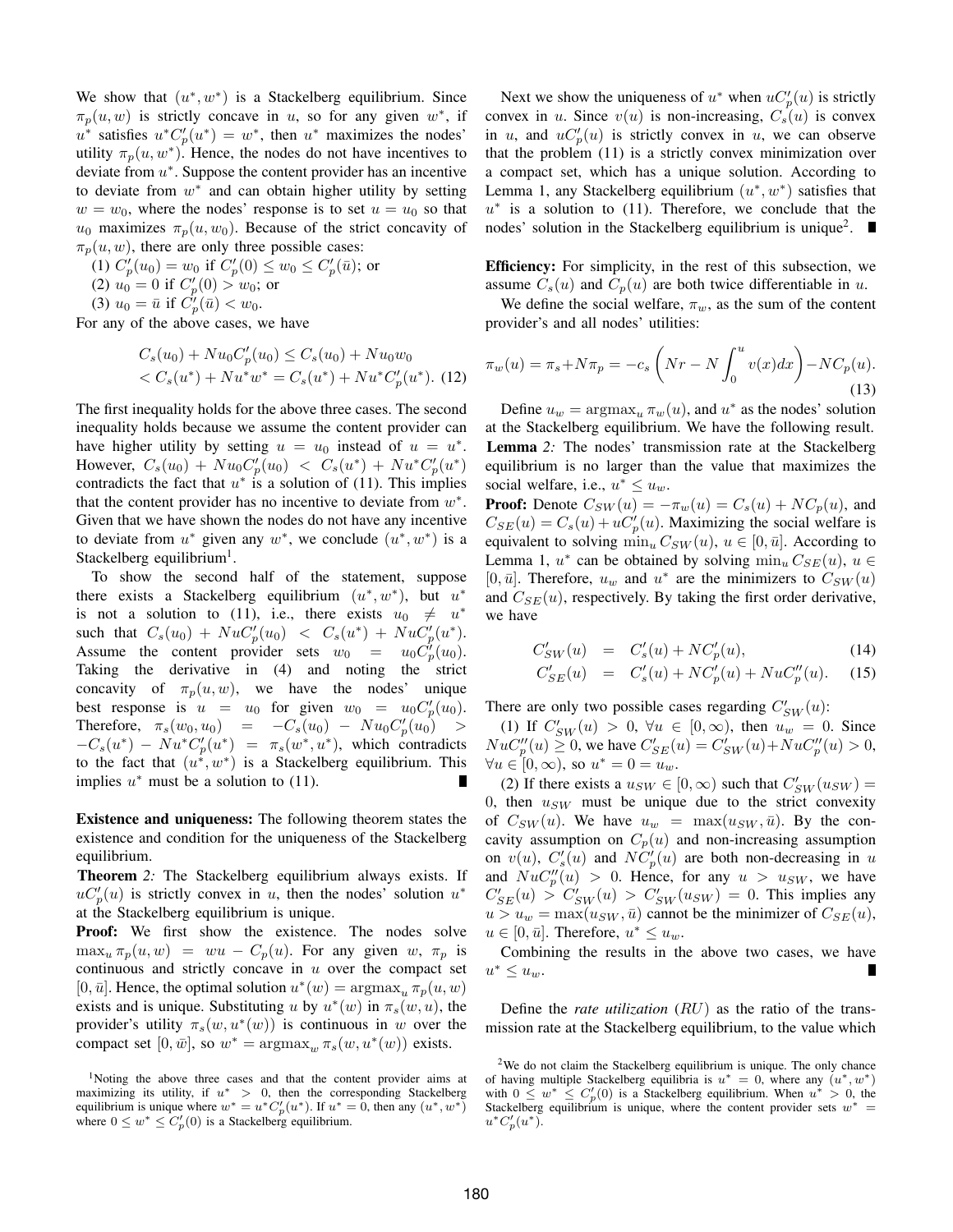maximizes the social welfare, i.e.,

$$
RU = \frac{u^*}{u_w}.\tag{16}
$$

According to the above lemma, we know that in general,  $RU \leq 1$ , and when RU approaches 1, it indicates that the system is in an efficient state. In particular, we have the following theorem.

**Theorem** 3: If  $u^* > 0$  and  $C_p''(u)$  is increasing in u, then  $RU \geq \frac{1}{2}$ .

**Proof:** Since  $u_w \ge u^* > 0$ , there must exist unique  $u_{SW}$  and  $u_{SE}$  such that  $C'_{SW}(u_{SW})=0$ ,  $C'_{SE}(u_{SE})=0$ . Thus, we have  $u_w = \max(u_{SW}, \bar{u})$  and  $u^* = \max(u_{SE}, \bar{u})$ .

Since  $u_w \geq u^*$ , we have  $BU = \frac{u^*}{u_w} \geq \frac{u_{SE}}{u_{SW}}$ . Noting the form of  $C'_{SW}(u)$  and  $C'_{SE}(u)$ , we have

$$
C'_{s}(u_{SW}) + NC'_{p}(u_{SW}) = 0, (17)
$$

$$
C'_{s}(u_{SE}) + NC'_{p}(u_{SE}) + Nu_{SE}C''_{p}(u_{SE}) = 0.
$$
 (18)

Since  $C'_s(u)$  and  $C'_p(u)$  are both continuous functions in u, there must exist  $u_1, u_2 \in [u_{SE}, u_{SW}]$  such that

$$
C''_s(u_1)(u_{SW} - u_{SE}) + N C''_p(u_2)(u_{SW} - u_{SE}) - N u_{SE} C''_p(u_{SE}) = 0.
$$
 (19)

Hence, we have

$$
\frac{u_{SW} - u_{SE}}{u_{SE}} = \frac{N C_p''(u_{SE})}{C_s''(u_1) + N C_p''(u_2)} \le \frac{C_p''(u_{SE})}{C_p''(u_2)}.
$$
 (20)

Since  $C_p(u)$  is increasing in u and  $u_{SE} \le u_2$ , we have

$$
\frac{u_{SW}}{u_{SE}} \le 1 + \frac{C_p''(u_{SE})}{C_p''(u_2)} \le 2,
$$
\n(21)

and thus

$$
BU = \frac{u^*}{u_w} \ge \frac{u_{SE}}{u_{SW}} \ge \frac{1}{2}.\tag{22}
$$

The above theorem requires that  $C_p''(u)$  increases in u. If this condition does not satisfy, it is in general difficult to characterize RU. In the following theorem, we choose a special form of the nodes' cost function and derive a corresponding efficiency bound.

**Theorem** 4: If  $u^* > 0$  and  $C_n(u) = c_n u^{\beta} (1 \le \beta \le 2)$ , then  $RU > \frac{\beta-1}{\beta}$ .

**Proof:** Using the similar approach in the previous proof, we have

$$
\frac{u_{SW}}{u_{SE}} \le 1 + \frac{C_p''(u_{SE})}{C_p''(u_2)} \le 1 + \frac{C_p''(u_{SE})}{C_p''(u_{SW})},\tag{23}
$$

where  $u_2 \in [u_{SE}, u_{SW}]$ . The second " $\le$ " holds because  $C_p''(u)$  is a decreasing function in u and  $u_2 \le u_{SW}$ .

Noting the form of  $C_p(u)$ , we have

$$
\frac{u_{SW}}{u_{SE}} \le 1 + \frac{u_{SE}^{\beta - 2}}{u_{SW}^{\beta - 2}} = 1 + \left(\frac{u_{SW}}{u_{SE}}\right)^{2 - \beta}.
$$
 (24)

Define  $x = \frac{u_{SW}}{u_{SE}}$  and  $f(x) = x - x^{2-\beta}$ . Let  $g(x) = f(x) - (\beta - \frac{1}{\beta})$ 1) $x+\beta-1$ . Then it is easy to verify that  $g'(x) > 0, \forall x \ge 1$  and  $g(0) = \beta - 1 > 0$ . Hence,  $f(x) > (\beta - 1)x - (\beta - 1)$ ,  $\forall x \ge 1$ . Hence, in order to satisfy  $f(x) \leq 1$ , we must have

$$
(\beta - 1)x - (\beta - 1) < 1,\tag{25}
$$

which indicates  $x = \frac{u_{SW}}{u_{SE}} < \frac{\beta}{\beta - 1}$ . Therefore,

$$
BU = \frac{u^*}{u_w} \ge \frac{u_{SE}}{u_{SW}} > \frac{\beta - 1}{\beta}.
$$
 (26)

п

Numerical examples: We use numerical examples to verify the efficiency of the Stackelberg equilibrium. We have the following settings:

- $C_s(u) = N(r u^{\gamma}); C_p(u) = c_p u^{\beta};$
- $N = 10,000, r = 500 \text{kbps}, \gamma = 0.8, u \in [0, 1000] \text{kbps}.$

In Fig. 1(a), we set  $\beta = 2.2$  (corresponding to Theorem 3), vary  $c_p \in [0.00006, 0.00028]$  and plot the corresponding  $u^*$ and  $u_w$ . We can observe that  $u^*$  is always smaller than  $u_w$ . In Fig. 1(b), we compare the social welfare at the Stackelberg equilibrium vs. the maximal social welfare, which are close to each other in general. In Fig. 2(a) and Fig. 2(b), we set  $\beta = 1.2$ (corresponding to Theorem 4) and vary  $c_p \in [0.06, 0.28]$ . We can observe very similar results as the previous example. These numerical results validate the efficiency of the Stackelberg equilibrium.

#### V. Extensions under Repeated Game Model

#### *A. Peer threatening*

In the previous section, we use one-shot interaction of content provider and the nodes using a Stackelberg game. In general, this interaction can last a long time. We use a *repeated game model* to discuss whether the nodes can perform "smarter" in this case.

Assume the game is played infinitely long. At round  $t$ , the utilities of the content provider and the nodes are denoted by  $\pi_s(t)$  and  $\pi_p(t)$  respectively. Their utilities in the repeated game are

$$
\Pi_s = \sum_{t=1}^{\infty} \delta_s^t \pi_s(t), \qquad \Pi_p = \sum_{t=1}^{\infty} \delta_p^t \pi_p(t); \tag{27}
$$

where  $\delta_s$  and  $\delta_p$  denote their discount factors.

An interesting difference of the repeated game from the one-shot game is that the nodes may have incentives to deviate from the Stackelberg equilibrium: the nodes may threaten to punish the content provider (e.g., contributing zero transmission rate) unless the content provider sets the reward higher than that in Stackelberg equilibrium.

Assume the nodes request the content provider to set  $w = \tilde{w}$ , and threaten that if the content provider refuses to do so, they will set  $u = 0$ . We first consider what are the possible interactions in a particular round. Responding to this threat, the content provider has two possible strategies: (1) it compromises and sets  $w = \tilde{w}$ ; or (2) it resists the threat and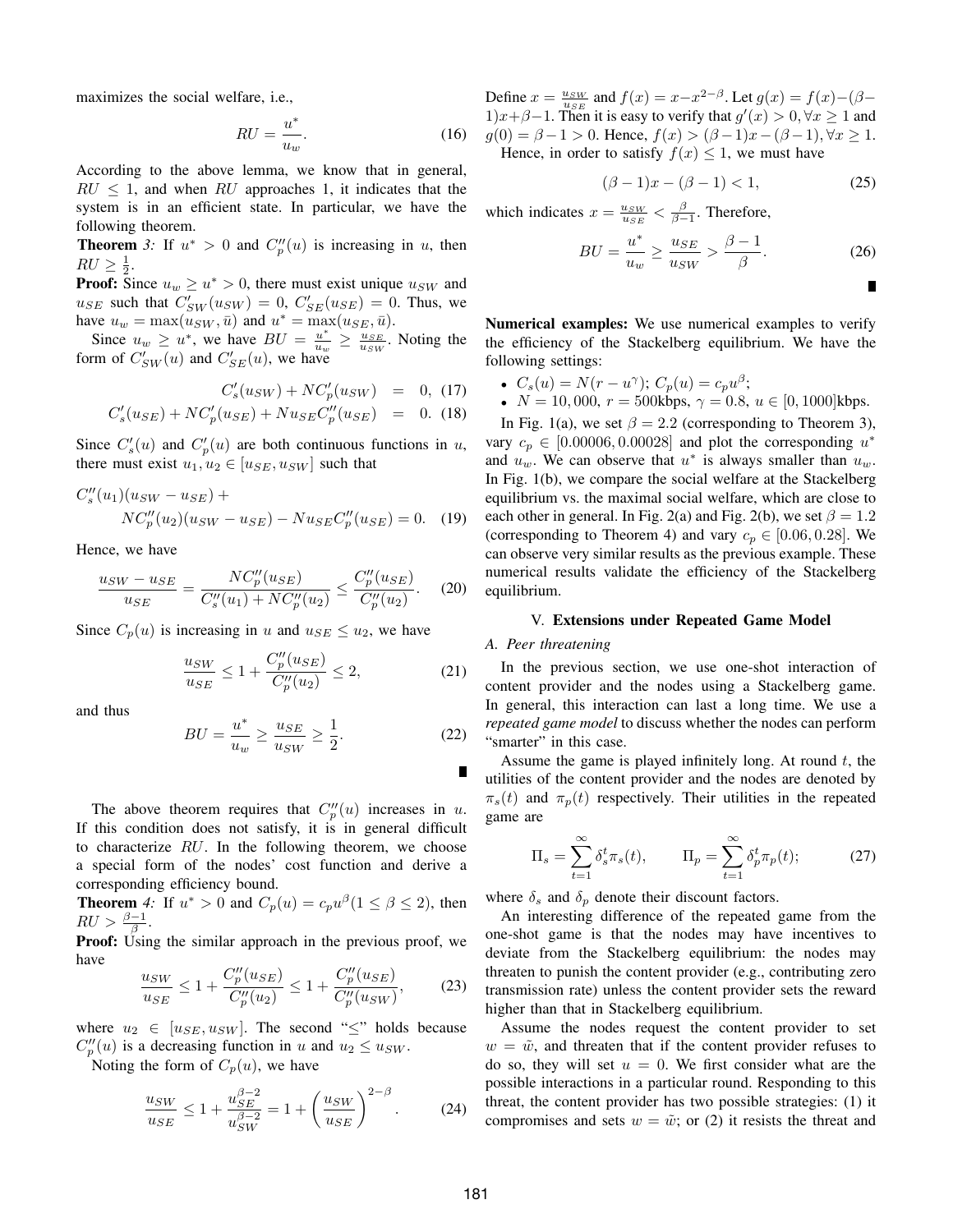

Fig. 1. Efficiency of Stackelberg Equilibrium ( $\beta = 2.2$ )

sets  $w = w^*$  where  $w^*$  is the Stackelberg equilibrium. We denote by  $\mathcal C$  and  $\mathcal R$  the compromising and resisting strategy of the content provider. If the content provider plays  $\mathcal{R}$ , then the nodes have two possible choices: (1) they punish the content provider, i.e., setting  $u = 0$ ; or (2) they do not carry out the threat at all; rather, they accept  $w^*$  and set  $u^* = \argmax_u \pi_p(u, w^*)$ . We denote by P and A the punishing and accepting strategy of the nodes. If the content provider plays  $C$ , then the nodes will surely accept this reward and set  $\tilde{u} = \argmax_u \pi_p(u, \tilde{w})$ . We still use A to denote this accepting strategy for  $u = \tilde{u}$ . Therefore, there are three cases of possible interactions in a particular round:  $(\mathcal{R}, \mathcal{P})$ ,  $(\mathcal{R}, \mathcal{A})$ and  $(C, \mathcal{A})$ , where the two elements in each pair denote the content provider's and the nodes' strategies, respectively. We use  $\hat{\pi}_s$ ,  $\pi_s^*$  and  $\tilde{\pi}_s$  (resp.  $\hat{\pi}_p$ ,  $\pi_p^*$  and  $\tilde{\pi}_p$ ) to denote the one-shot utility of the content provider (resp. the nodes) for the above three cases respectively. In general, we have  $\pi_s^* > \tilde{\pi}_s > \hat{\pi}_s$ and  $\tilde{\pi}_p > \pi_p^* > \hat{\pi}_p = 0$ .

We define a threat to be *credible* if, under the triggering condition, the threat-claimer would obtain no less utility by indeed carrying out the threat than not carrying out the threat. In particular, the nodes' threat is credible if the nodes can achieve higher (or at least equal) utility by playing  $P$  compared to A if the content provider plays  $\mathcal R$  in an arbitrary round. Now we discuss under what condition the nodes' threat is credible. **Theorem** 5: If  $\lfloor \log_{\delta_s} \frac{\tilde{\pi}_s - \hat{\pi}_s}{\pi_s^* - \hat{\pi}_s} \rfloor \leq \lfloor \log_{\delta_p} \frac{\pi_p^* - \hat{\pi}_p}{\tilde{\pi}_p - \hat{\pi}_p} \rfloor$ , then the



Fig. 2. Efficiency of Stackelberg Equilibrium ( $\beta = 1.2$ )

nodes' threat is credible; otherwise, it is not credible.

Proof: Suppose the content provider and the nodes have played (C, A) in the first  $(t_0 - 1)$  rounds, and that the content provider plays  $R$  in round  $t_0$ . There are two possibilities regarding the nodes: (1) the nodes play  $P$ , resulting that  $\pi_s(t_0) = \hat{\pi}_s$  and  $\pi_p(t_0) = \hat{\pi}_p$ ; or (2) the nodes play A, resulting  $\pi_s(t_0) = \pi_s^*$  and  $\pi_p(t_0) = \pi_p^*$ . Whether the nodes really punish the content provider depends on how many rounds they need to play  $P$  before the content provider plays C. In particular, denote by  $t_p$  the number of rounds the node can afford playing  $P$ . After that, the content provider changes back to  $C$ . We have:

$$
\sum_{t=1}^{t_0-1} \delta_p^t \tilde{\pi}_p + \sum_{t=t_0}^{t_0+t_p-1} \delta_p^t \hat{\pi}_p + \sum_{t=t_0+t_p}^{\infty} \delta_p^t \tilde{\pi}_p \ge \sum_{t=1}^{t_0-1} \delta_p^t \tilde{\pi}_p + \sum_{t=t_0}^{\infty} \delta_p^t \pi_p^*.
$$
\n(28)

The left side term represents a particular node's total utility if the nodes play  $t_p$  rounds of punishing strategy  $\mathcal P$  when the content provider plays resisting strategy  $R$ , and after that, the content provider compromises to set back  $w = \tilde{w}$ ; the right side term represents a particular node's total utility if the nodes accept  $w = w^*$  and set  $u = u^*$  from  $t_0$  onwards. If (28) holds, it is beneficial for the nodes to play  $P$  for  $t_p$  rounds; otherwise, the nodes are better off by playing  $A$  from  $t_0$  onwards.

Similarly, denote by  $t_s$  the number of rounds that the content provider can afford playing  $R$  and being punished by the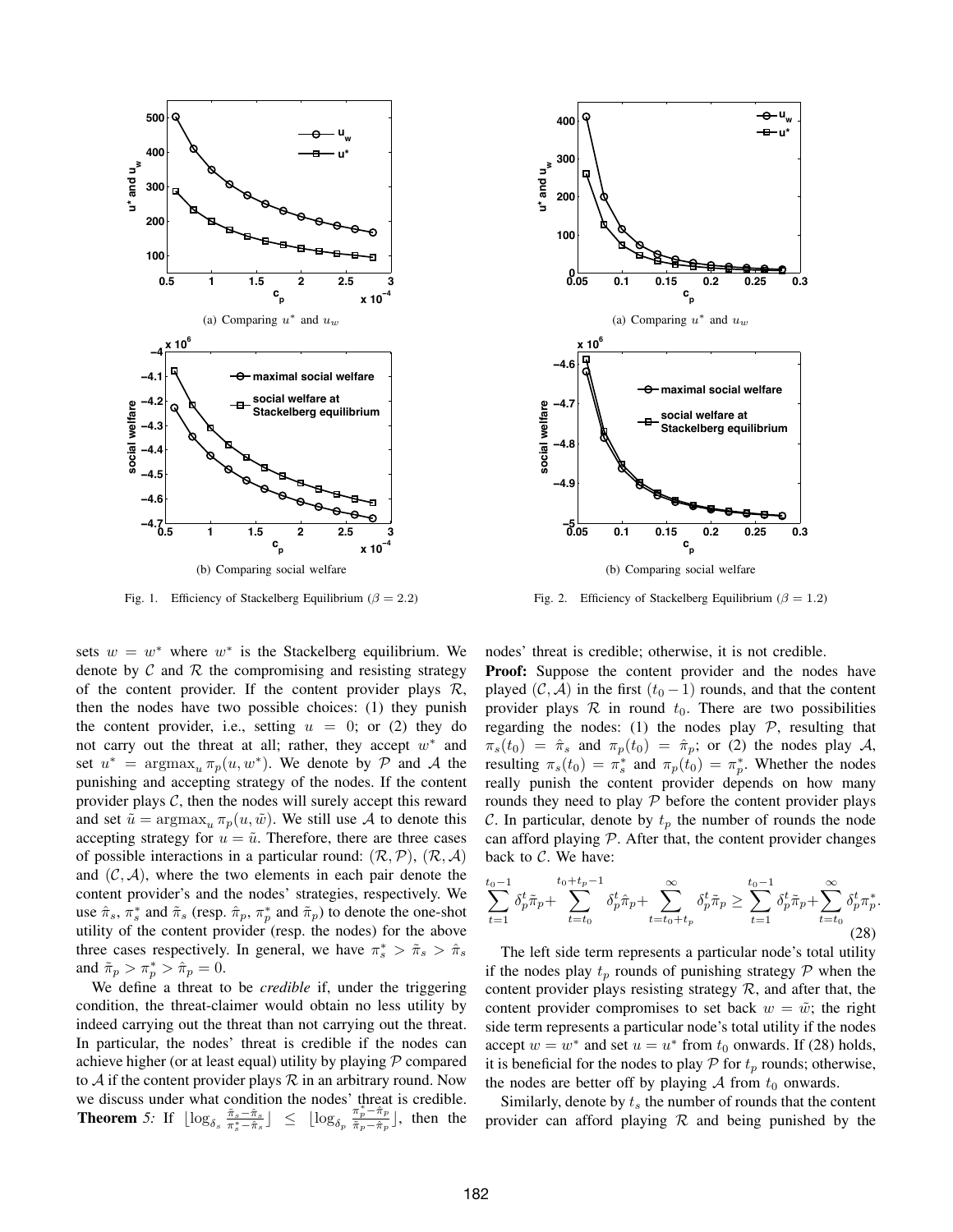nodes. After that, the nodes play A from round  $t_0+t_s$  onwards and the content provider continues playing  $R$ . We have:

$$
\sum_{t=1}^{t_0-1} \delta_s^t \tilde{\pi}_s + \sum_{t=t_0}^{t_0+t_s-1} \delta_s^t \hat{\pi}_s + \sum_{t=t_0+t_s}^{\infty} \delta_s^t \pi_s^* \ge \sum_{t=1}^{\infty} \delta_s^t \tilde{\pi}_s. \tag{29}
$$

If this condition holds, then the content provider has an incentive to play  $R$  from round  $t_0$  onwards; otherwise, it is better for the content provider to play  $C$  in all time rounds.

The maximal value satisfying the above inequalities are  $t_s = \lfloor \log_{\delta_s} \frac{\pi_s - \hat{\pi}_s}{\pi_s^* - \hat{\pi}_s} \rfloor$  and  $t_p = \lfloor \log_{\delta_p} \frac{\pi_p^* - \hat{\pi}_p}{\tilde{\pi}_p - \hat{\pi}_p} \rfloor$ . When  $t_s > t_p$ , it means the nodes will give up playing  $P$  before the content provider changes back to  $C$ . In this case, the threat of the nodes is not credible: it is better for the nodes to accept  $w = w^*$  when the content provider plays R in round  $t_0$ . Otherwise, i.e., when  $t_s \leq t_p$ , the nodes can play P for no larger than  $t_p$  rounds whereas the content server has to compromise and accept  $w = \tilde{w}$ , and therefore, the threat is credible.

From Theorem 5, we can see that a larger gap between  $\tilde{\pi}_p$ and  $\pi_p^*$ , or a larger discount factor  $\delta_p$ , will induce a larger  $t_p$ , implying that the nodes' threat is more likely to be credible. Physically, it means if the potential benefit after threatening is large, or if the nodes care much about utility in future, the nodes will have higher incentives to punish the content provider in a few rounds so as to force it to reward more than in the Stackelberg equilibrium.

#### *B. Cheating prevention guarantee*

One important issue in ad hoc wireless networks is that transmissions have certain loss probability so that nodes may take this advantage to cheat. A node may declare that it has not received the data from its upstream node although it has already successfully received; or it may declare to have sent the data to downstream nodes while dropping the packets quietly. Once the data packets are lost, it is very difficult for the system to identify if any node dropped the packets intentionally. This motivates us to design a cheating prevention mechanism in the system.

We use the similar idea in [7]. For any node  $P_j$ , denote by  $P_{j-1}$  its upstream node and by  $P_{j+1}$  its downstream node. Define a unit time slot during which  $P_i$  receives  $d_i$ data packets from the upstream node. Define the following "*reporting policy*"  $b_i(d_i)$  for node  $P_i$ :

$$
b_j(d_j) = \begin{cases} 1 & \text{if } d_j \ge m_j, \\ 0 & \text{otherwise,} \end{cases}
$$
 (30)

where  $m_j$  is a pre-defined threshold. Physically,  $b_j$  represents whether a node receives enough number of packets as expected. If a node receives packets from its upstream node but cheats by dropping them intentionally, then  $b_{j-1} \neq b_{j+1}$ and we regard it as cheating. If this node receives packets, honestly reports and forwards the data, then its upstream and downstream nodes are expected to have the same report  $b_{i-1}$ and  $b_{i+1}$ . However, note that the data loss can also be caused by transmission loss, hence we need to find suitable thresholds so as to prevent cheating while minimize the probability of misjudgment. Numerical computations in [7] show that one can decide such suitable thresholds. In this paper, we assume the following proposition satisfies.

**Proposition** *1:* Let  $P(d_l|d_{l-1})$  be the conditional probability that  $P_l$  receives  $d_j$  packets given that its upstream node receives  $d_{l-1}$  packets. Then for any given  $P(d_l|d_{l-1})$  for  $j-1 \leq l \leq j+1$ , there exists  $m_{j-1}^*$ ,  $m_j^*$  and  $m_{j+1}^*$  such that  $P(b_{j-1} = b_j = b_{j+1})$  is maximized.

Let  $\alpha$  be the maximal probability  $P(b_{j-1} = b_j = b_{j+1})$ achieved in the above proposition. We develop a new repeated game framework to prohibit cheating. For every unit time slot, each node  $P_j$  reports  $b_j$  to the server. Once the server finds  $b_{j-1} = b_j = b_{j+1}$  does not hold for any data flow through  $P_j$ ,  $P_i$  is regarded to have cheated in the previous round (which might be misjudged with a small probability  $1-\alpha$ ). If a node cheats, it can obtain a higher utility in its cheating round; however, the content provider can receive the report soon and will punish  $P_i$  from the next time round and for T continuous rounds. We assume the nodes contributes no rate and receives no reward during the punishing rounds, leading to a utility of 0. After T rounds of punishment, this node still receives reward if it behaves normally. Denote  $\pi_0$  as the one-shot utility of an honest node in a time round when  $b_{i-1} = b_i = b_{i+1}$ , and denote  $\pi_h$  as the one-shot utility that a cheating node can obtain in its cheating round. Let  $\alpha$  be the discount factor in this repeated game. Intuitively, a node will not have an incentive to cheat if the punishment during the following rounds incurs a high utility deduction comparing with the extra utility achieved during the cheating round. Formally, we have

**Theorem** 6: If  $\frac{\alpha \delta^T - \delta^T + 1 - \alpha \delta^{T+1}}{\alpha \delta^T - \delta^T + 1 - \alpha \delta} \pi_0 - \pi_h > 0$  satisfies, then a node does not have an incentive to cheat.

**Proof:** We investigate whether a node has an incentive to cheat during time round  $t_0$ . Assume in round  $t_0$ , a node is regarded as honest. We first investigate its utility if it does not cheat in this round. Let  $\Pi_0(t_0)$  be the expected total utility from  $t_0$  until infinity if it does not cheat in round  $t_0$ . Note the one-shot utility of the node in this round is  $\pi_0 \delta^{t_0}$ . In round  $t_0 + 1$ , this node is regarded as honest with probability  $\alpha$ , and if this happens, the expected utility from  $t_0+1$  until infinity is  $\Pi_0(t_0)$ δ. This node may also be misjudged as cheating with probability  $1 - \alpha$ . If this happens, this node receives zero utility in the following  $T$  rounds. The expected total utility from round  $t_0 + T - 1$  until infinity is  $(\Pi_0(t_0) - \pi_0 \delta^{t_0}) \delta^T$ . Therefore, we have

$$
\Pi_0(t_0) = \pi_0 \delta^{t_0} + \alpha \Pi_0(t) \delta + (1 - \alpha) (\Pi_0(t_0) - \pi_0 \delta^{t_0}) \delta^T.
$$
 (31)

Hence,

$$
\Pi_0(t_0) = \pi_0 \delta^{t_0} \frac{1 - \delta^T (1 - \alpha)}{1 - \alpha \delta - (1 - \alpha) \delta^T}.
$$
 (32)

Next we investigate the expected total utility if the node cheats in round  $t_0$ . In that case, the node receives a high oneshot utility  $\pi_h \delta^{t_0}$  in this round, but it is punished in the next T rounds. The expected utility from  $t_0$  until infinity if the node